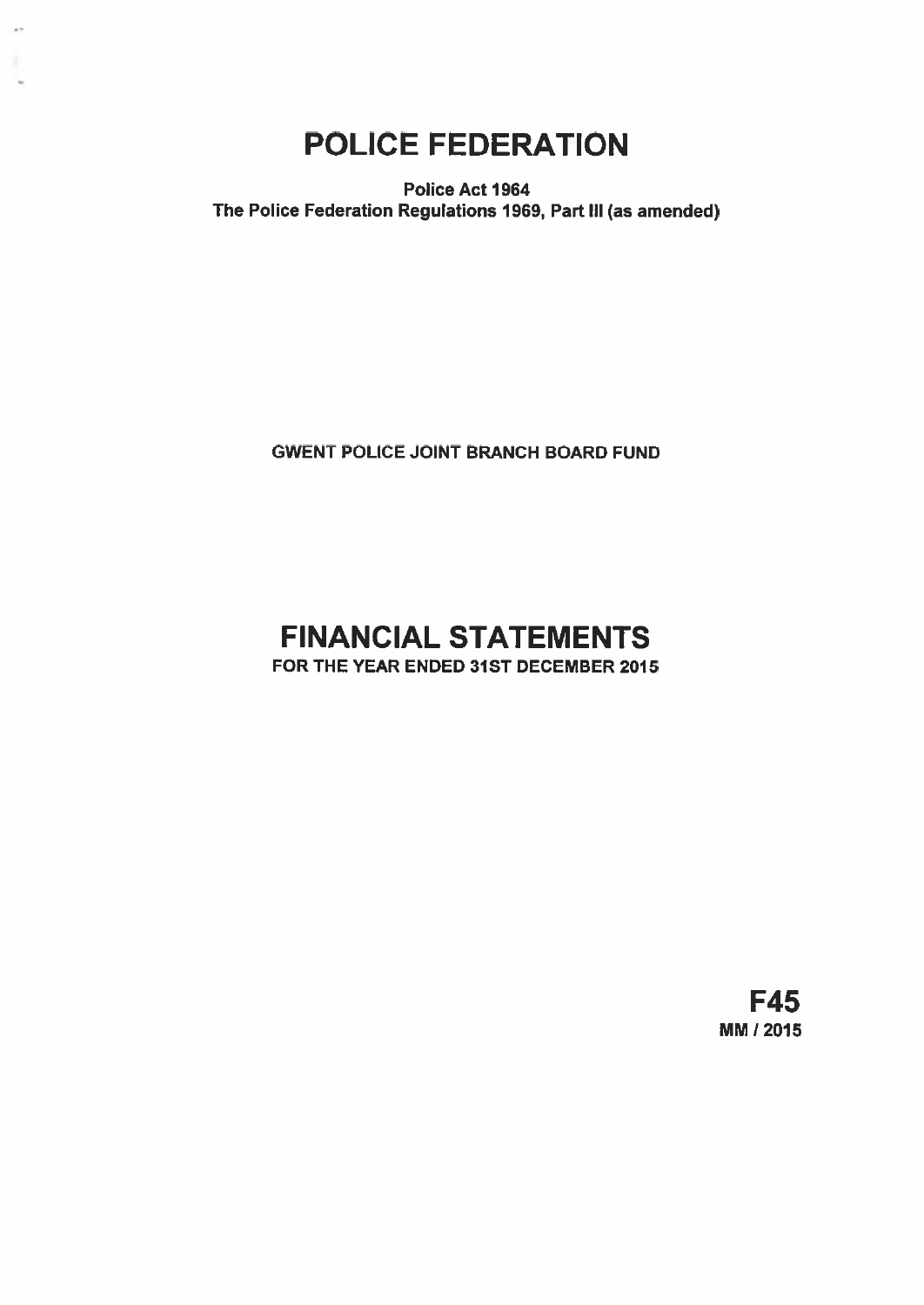# GWENT POLICE JOINT BRANCH BOARD FUND

# YEAR ENDED 31ST DECEMBER 2015

| <b>CHAIRMAN</b>  | J. Mapps<br><b>Federation Office,</b><br>9 The Highway,<br>New Inn,<br>Pontypool,<br>Torfaen, NP4 0PW                                                                  |
|------------------|------------------------------------------------------------------------------------------------------------------------------------------------------------------------|
| <b>SECRETARY</b> | V. Day<br>Federation Office,<br>9 The Highway,<br>New Inn,<br>Pontypool,<br>Torfaen, NP4 0PW                                                                           |
| <b>TREASURER</b> | J. Mapps<br><b>Federation Office,</b><br>9 The Highway,<br>New Inn,<br>Pontypool,<br>Torfaen, NP4 0PW                                                                  |
| <b>AUDITORS</b>  | George Hay & Company,<br><b>Chartered Accountants,</b><br><b>Statutory Auditors,</b><br>83 Cambridge Street,<br>Pimlico,<br>London.<br>SW1V <sub>4PS</sub>             |
| <b>TRUSTEES</b>  | N.Ryan (appointed 2nd July 2015)<br>S. Ballinger (resigned 2nd July 2015)<br><b>Federation Office,</b><br>9 The Highway,<br>New Inn,<br>Pontypool,<br>Torfaen, NP4 OPW |
|                  | M. Henry<br><b>Federation Office.</b><br>9 The Highway,<br>New Inn,<br>Pontypool,<br>Torfaen, NP4 0PW                                                                  |
|                  | A. Williams<br><b>Federation Office.</b><br>9 The Highway,<br>New Inn,<br>Pontypool,<br>Torfaen, NP4 OPW                                                               |
|                  |                                                                                                                                                                        |

S.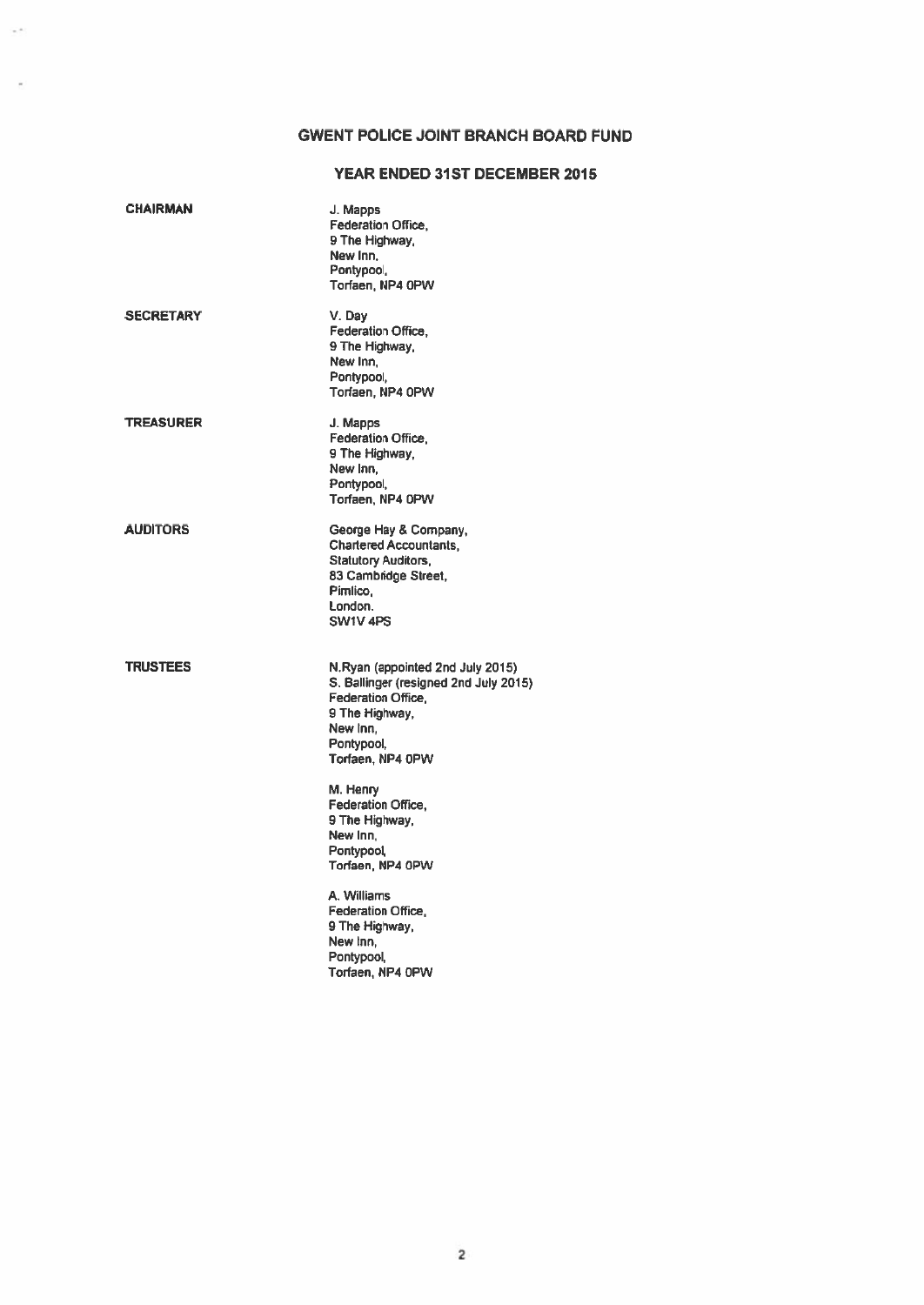# INDEPENDENT AUDITOR'S REPORT TO THE MEMBERS OF GWENT POLICE JOINT BRANCH BOARD FUND

We have audited the financial statements of the Gwent Police Joint Branch Board Fund for the year ended 31st December 2015, which comprise the Income and Expenditure Account, the Balance Sheet, and the related notes. The financial statements have been prepare<sup>d</sup> under the requirements of the Police Federation Regulations and Fund Rules.

This repor<sup>t</sup> is made solely to the Fund's members, as <sup>a</sup> body. Our audit work has been undertaken so that we might state to the Fund's members those matters we are required to state to them in an auditor's repor<sup>t</sup> and for no other purpose. To the fullest extent permitted by law, we do not accep<sup>t</sup> or assume responsibility to anyone other than the Fund and the Fund's members as a body, for our audit work, for this report, or for the opinions we have formed.

#### Respective responsibilities of the managemen<sup>t</sup> committee and auditors

As explained more fully in the Statement of Management Committee's Responsibilities set out in the notes to the financial statements the managemen<sup>t</sup> committee are responsible for the preparation of the financial statements and for being satisfied that they fairly reflect the state of the Fund's affairs as at 31st December <sup>2015</sup> and of its results for the year then ended.

Our responsibility is to audit and express an opinion on the financial statements in accordance with applicable law and International Standards on Auditing (UK and Ireland), Those standards require us to comply with the Auditing Practices Board's Ethical Standards for Auditors,

#### Scope of the audit of the financial statements

An audit involves obtaining evidence about the amounts and disclosures in the financial statements sufficient to <sup>g</sup>ive reasonable assurance that the financial statements are free from material misstatement, whether caused by fraud or error. This includes an assessment of: whether the accounting policies are appropriate to the Fund's circumstances and have been consistently applied and adequately disclosed; the reasonableness of significant accounting estimates made by the managemen<sup>t</sup> committee; and the overall presentation of the financial statements.

#### Opinion on financial statements

In our opinion the financial statements:

- fairly reflect the state of the Fund's affairs as at 31st December <sup>2015</sup> and of its results for the year then ended;
- have been properly prepare<sup>d</sup> in accordance with the measurement principles of United Kingdom Generally Accepted Accounting Praclice; and
- have been prepared in accordance with the Police Federation Regulations and Fund Rules.

#### Other Matters

The financial statements for the year ended 31st December <sup>2015</sup> includes all funds raised for the purpose of the Joint Branch Board Fund in accordance with Regulation <sup>2</sup> Police Federation (Amendment) Regulations 2015,

CoalHan Signed:

George hay & Company Chartered Accountants & Statutory Auditors B3 Cambridge Street Pimlico London SW1V4PS

Dated: 26th January 2016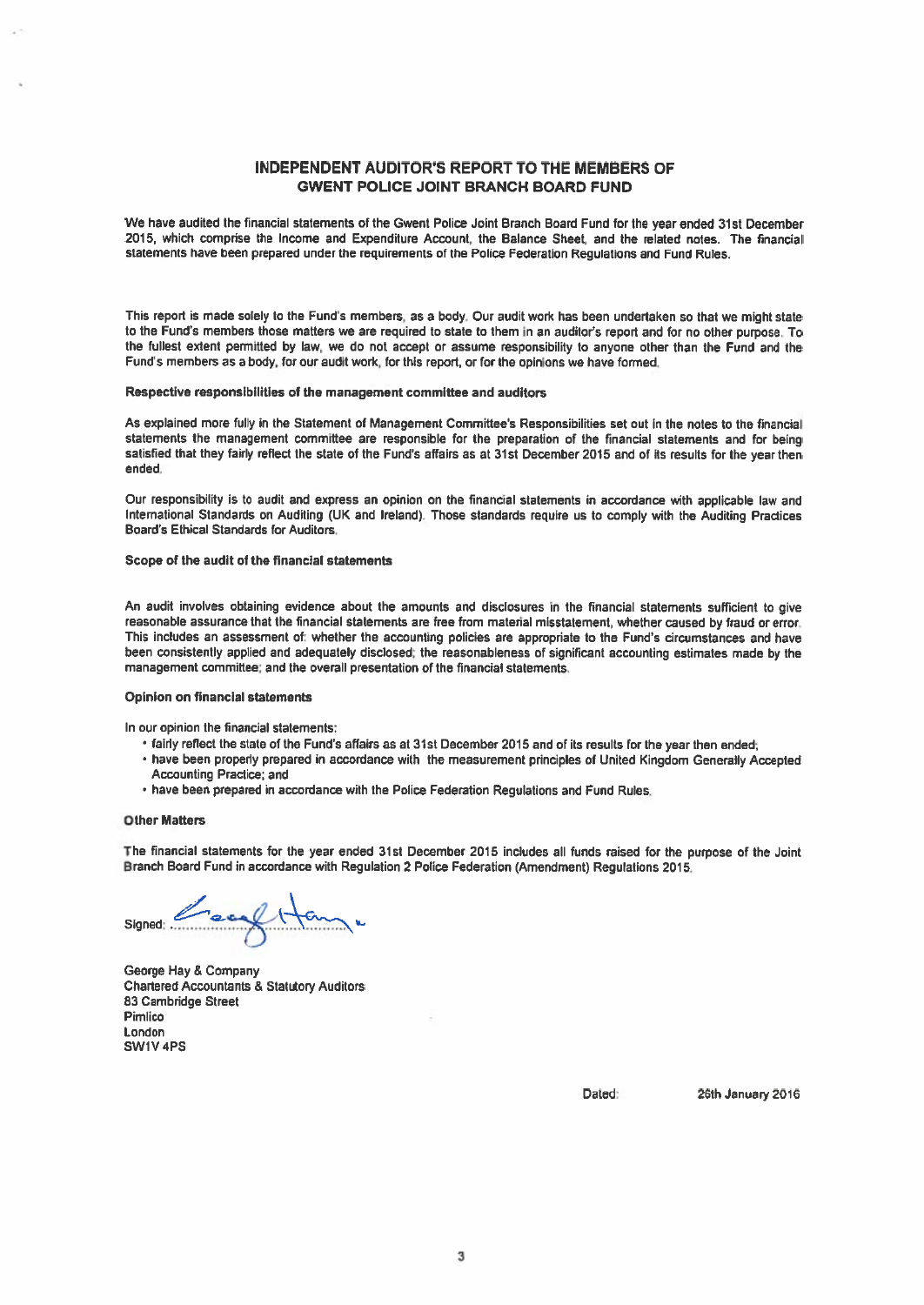# GWENT POLICE JOINT BRANCH BOARD FUND

# INCOME AND EXPENDITURE ACCOUNT FOR THE YEAR ENDED 31ST DECEMBER 2015

| <b>GWENT POLICE JOINT BRANCH BOARD FUND</b>            |                           |                           |                  |                  |
|--------------------------------------------------------|---------------------------|---------------------------|------------------|------------------|
| <b>INCOME AND EXPENDITURE ACCOUNT</b>                  |                           |                           |                  |                  |
| FOR THE YEAR ENDED 31ST DECEMBER 2015                  |                           |                           |                  |                  |
| <b>INCOME</b>                                          | $(01.01.15 -$<br>31.03.15 | $(01.04.15 -$<br>31.12.15 | 2015             | 2014             |
| <b>Monthly Subscriptions</b><br><b>Constables</b>      | 61.147                    | 180,054                   | 241,201          | 253,628          |
| <b>Sergeants</b><br>Inspectors                         | 12,883<br>4,856           | 34,765<br>12,150          | 47,648<br>17,006 | 54,295<br>20,997 |
|                                                        |                           |                           | 305,855          |                  |
|                                                        | $(01.01.15 -$             | $(01.04.15 -$             |                  | 328,920          |
| Less: Payable to Central/Joint Committee<br>Constables | 31.03.15<br>42,802        | 31.12.15                  | 42,802           | 177,540          |
| Sergeants                                              | 9,018                     |                           | 9,018            | 38,006           |
| Inspectors<br><b>Joint Central Committee</b>           | 3,399                     | 158,879                   | 3,399<br>158,879 | 14,698           |
|                                                        |                           |                           | 214,098          | 230,244          |
| <b>NET INCOME</b>                                      |                           |                           | 91,757           | 98,676           |
| Less: ADMINISTRATIVE EXPENSES (Note 1)                 |                           |                           | 114,418          | 105,277          |
| (DEFICIT) OF SUBSCRIPTION INCOME                       |                           |                           | (22, 661)        | (6,601)          |
| <b>OVER EXPENDITURE</b>                                |                           |                           |                  |                  |
| Add: Other Income - (Note 1.1)                         |                           |                           | 17,850           | 19,269           |
|                                                        |                           |                           |                  |                  |
| (DEFICIT) / SURPLUS FOR THE YEAR                       |                           |                           | (4, 811)         | 12,668           |
| <b>BEFORE GAINS / (LOSSES)</b>                         |                           |                           |                  |                  |
| Gains / (Losses) - (Note 1.2)                          |                           |                           |                  |                  |
| (DEFICIT) / SURPLUS FOR THE YEAR                       |                           |                           | (4, 811)         | 12,668           |
| <b>ACCUMULATED FUND BROUGHT FORWARD</b>                |                           |                           | 261,779          | 249,111          |
| <b>ACCUMULATED FUND CARRIED FORWARD</b>                |                           |                           | £ 256,968        | E<br>261,779     |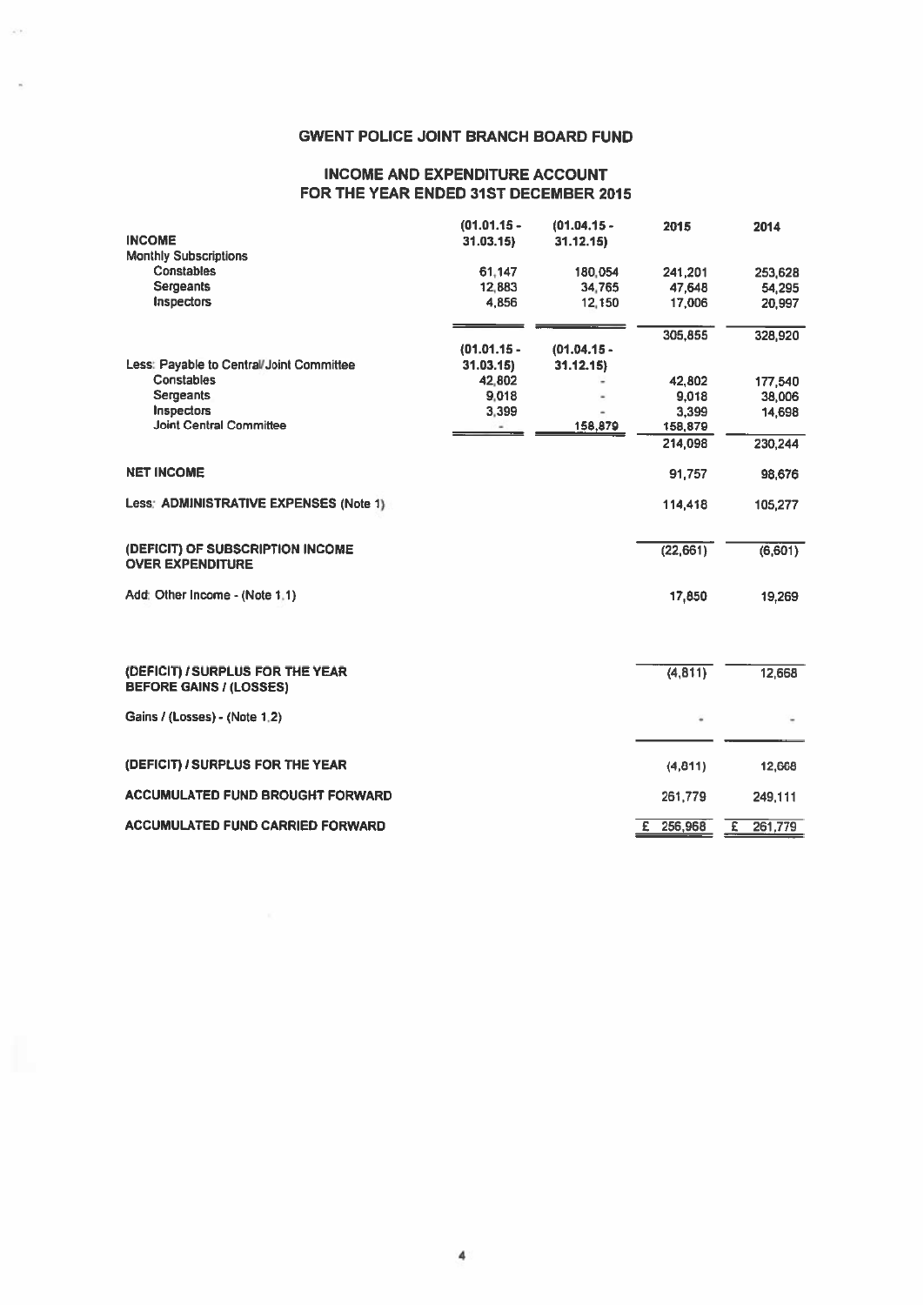# GWENT POLICE JOINT BRANCH BOARD FUND

## BALANCE SHEET AS AT 31ST DECEMBER 2015

|                                                         |         | Accumulated  | 2015                     | 2014         |
|---------------------------------------------------------|---------|--------------|--------------------------|--------------|
|                                                         | Cost    | Depreciation | <b>Net Book</b><br>Value |              |
| <b>FIXED ASSETS</b>                                     |         |              |                          |              |
| Property                                                | 126,736 |              | 126,736                  |              |
| <b>Furniture and Fittings</b>                           | 19,370  | 15,756       | 3,614                    | 1,790        |
| <b>Computer Equipment</b>                               | 26.794  | 24,108       | 2,686                    | 2,146        |
| <b>Mechanical &amp; Electronic Equipment</b>            | 26.424  | 25.917       | 507                      | 675          |
|                                                         | 199,324 | 65,781       | 133,543                  | 4,611        |
| <b>CURRENT ASSETS</b>                                   |         |              |                          |              |
| <b>Subscriptions Due</b>                                |         | 24,078       |                          | 26,619       |
| Cash at Bank and in Hand                                |         | 181,829      |                          | 300,385      |
| <b>Debtors</b>                                          |         | 22,697       |                          | 20,097       |
|                                                         |         | 228,604      |                          | 347,101      |
| Less:                                                   |         |              |                          |              |
| <b>CURRENT LIABILITIES</b>                              |         |              |                          |              |
| Contributions due to Joint/Central Committee (Note 4)   |         | 16.643       |                          | 18,422       |
| <b>Corporation Tax</b>                                  |         | 109          |                          | 480          |
| <b>Sundry Accrued Expenses</b>                          |         | 88.427       |                          | 71.031       |
|                                                         |         |              |                          |              |
|                                                         |         | 105,179      |                          | 89,933       |
|                                                         |         |              |                          |              |
| <b>NET CURRENT ASSETS</b>                               |         |              | 123,425                  | 257,168      |
| <b>TOTAL ASSETS LESS CURRENT LIABILITIES</b>            |         |              | 256,968                  | 261,779      |
|                                                         |         |              |                          |              |
| CREDITORS: amounts falling due after more than one year |         |              |                          |              |
|                                                         |         |              |                          |              |
| <b>NET ASSETS</b>                                       |         |              | £<br>256,968             | £<br>261,779 |
| <b>REPRESENTED BY</b>                                   |         |              |                          |              |
| <b>Accumulated Fund</b>                                 |         |              | 256,968                  | 261,779      |
| <b>Other Reserves</b>                                   |         |              |                          |              |
|                                                         |         |              | 256,968<br>£             | £<br>261,779 |
|                                                         |         |              |                          |              |

We certify that we have fully complied with the Regulation <sup>2</sup> Police Federation (Amendment) Regulations 2015 and disclosed in the F45 all funds of whjsh we are a beneficiary. We understand that failure to comply with this Regulation could be deemed a criminal and/or Police Disciplinary matter.

| $U\cup U$ | <b>SECRETARY</b> |
|-----------|------------------|
|           |                  |

Date accounts approved: 26th January 2016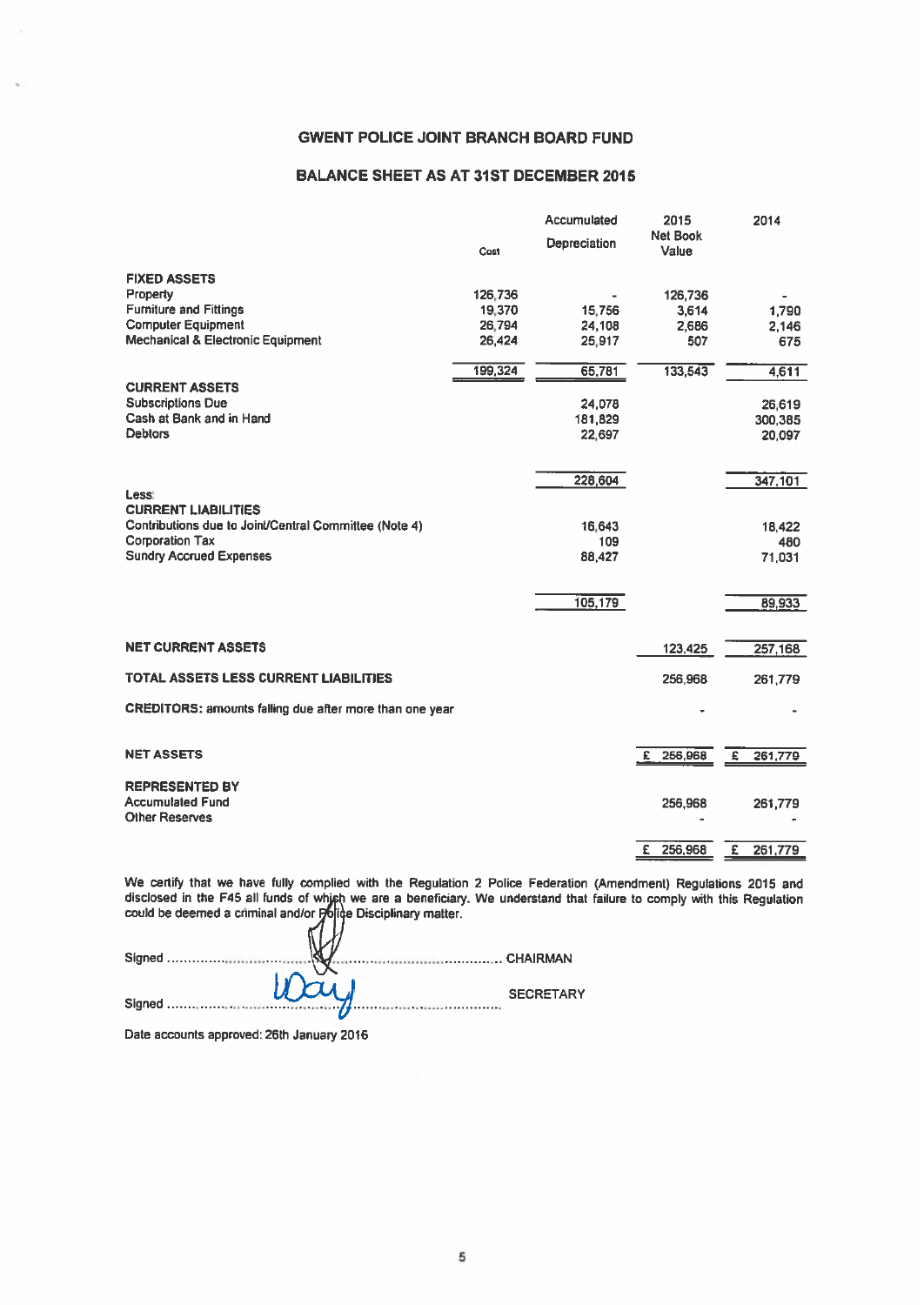# GWENT POLICE JOINT BRANCH BOARD FUND NOTES TO THE FINANCIAL STATEMENTS FOR THE YEAR ENDED 31ST DECEMBER 2015

|    |                                                      | 2015         | 2014                    |
|----|------------------------------------------------------|--------------|-------------------------|
| 1. | <b>ADMINISTRATIVE EXPENSES</b>                       |              |                         |
|    | <b>Annual Conference</b>                             | 155          | 3,326                   |
|    | <b>Audit and Accountancy Charges</b>                 | 3.956        | 3,769                   |
|    | <b>Bank Charges</b>                                  | 28           | 5                       |
|    | <b>Clerical Assistance and Social Security Costs</b> | 32,508       | 32,509                  |
|    | <b>Computer Consumables</b>                          | 5,062        | 3,403                   |
|    | <b>Corporation Tax</b>                               | (371)        | 480                     |
|    | Depreciation                                         | 1,700        | 1,257                   |
|    | Donations -                                          |              |                         |
|    | <b>National Police Memorial Fund</b>                 | 520          |                         |
|    | <b>HCPT Group 99 Charity Bike Ride</b>               | 100          |                         |
|    | <b>PC Wyatt</b>                                      | 100          |                         |
|    | David Phillips Memorial Fund                         | 500          |                         |
|    | Royal British Legion                                 | 50           | 200                     |
|    | Nicola Hughes Memorial Fund                          |              | 500                     |
|    | <b>Care of Police Survivors</b>                      |              | 250                     |
|    | The Pilgrimage Trust                                 |              | 100                     |
|    | Merseyside Police Federation Charitable Trust        |              | 50                      |
|    | Honoraria                                            | 3,750        | 3.750                   |
|    | Insurance                                            | 1,361        | 846                     |
|    | <b>Meeting Expenses</b>                              | 16,020       | 10,239                  |
|    | <b>Official Publications</b>                         | 784          | 1,123                   |
|    | <b>Out-of-Pocket Expenses</b>                        | 466          | 635                     |
|    | Postage, Printing and Stationery                     | 263          | 2.441                   |
|    | <b>Repairs and Maintenance</b>                       | 10,736       | 2,388                   |
|    | <b>Sundry Expenses</b>                               | 2.588        | 1,349                   |
|    | <b>Telephone Charges</b>                             | 2,228        | 2,031                   |
|    | <b>Training</b>                                      | 1,935        | ×.                      |
|    | <b>Travelling and Subsistence</b>                    | 25,462       | 29,664                  |
|    |                                                      |              |                         |
|    | Other Expenses -                                     |              |                         |
|    | Legal and professional                               | 1,512        | 1,644                   |
|    | <b>Presentations and gifts</b>                       | 3,005        | 3,318                   |
|    |                                                      |              |                         |
|    | TOTAL AS PER INCOME AND EXPENDITURE ACCOUNT          | 114,418<br>£ | $\mathbf{E}$<br>105,277 |
|    |                                                      |              |                         |
|    |                                                      | 2015         | 2014                    |
|    | <b>1.1 OTHER INCOME</b>                              |              |                         |
|    | Reimbursement of administration expenses             | 14,896       | 15,761                  |
|    | <b>Bank Interest (gross)</b>                         | 313          | 665                     |
|    | Advertising income                                   | 550          | 500                     |
|    | Profits/(loss) from mailshots and commissions        | 2,091        | 2,343                   |
|    |                                                      |              |                         |
|    | TOTAL AS PER INCOME AND EXPENDITURE ACCOUNT.         | £<br>17,850  | 19,269<br>E             |
|    |                                                      |              |                         |
|    |                                                      | 2015         | 2014                    |
|    | 1.2 GAINS / (LOSSESS)                                |              |                         |
|    |                                                      |              |                         |
|    | Gain (loss) on investments                           |              |                         |
|    | TOTAL AS PER INCOME AND EXPENDITURE ACCOUNT          | 王            | $\overline{f}$          |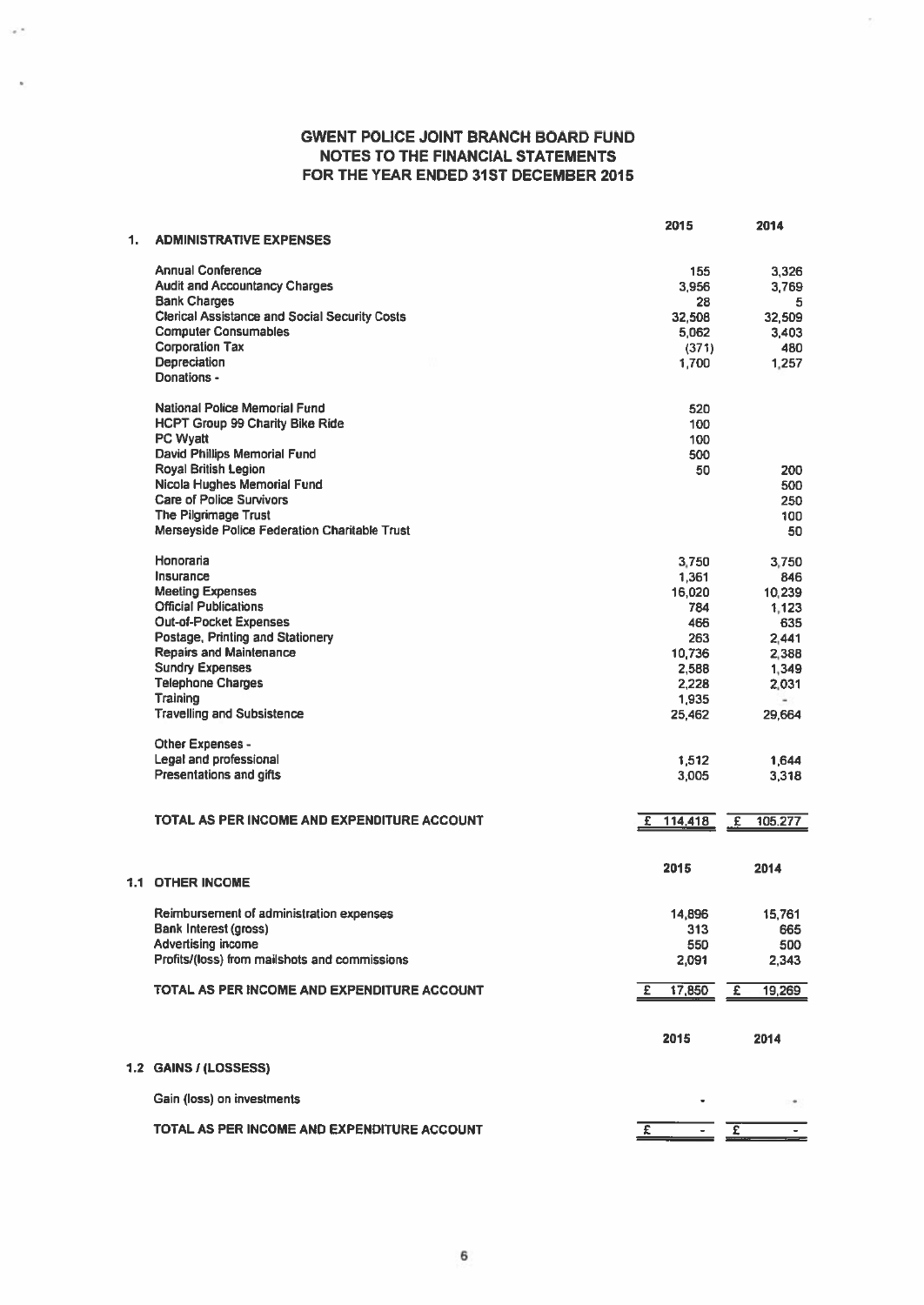# GWENT POLICE JOINT BRANCH BOARD FUND NOTES TO THE FINANCiAL STATEMENTS FOR THE YEAR ENDED 31ST DECEMBER 2015

### 2. ACCOUNTING POLICIES

### A. Accounting Convention

The financial statements have been prepared under the historic cost convention.

### S. Income

Income is primarily derived from subscriptions collected from the Funds members.

Other income sources may include rental/investment income and income generated from providing member services.

## C. Expenditure Expenditure is shown inclusive of Value Added Tax.

## D. Depreciation

Depreciation has been calculated at rates required to write off the relevant assets over their anticipated lives. The applicable annual rates are:

Computer Equipment — 25% straight line basis<br>
Other Assets<br>
— 25% reducing balance Other Assets — 25% reducing balance basis<br>
Property — No depreciation

Furniture and Fittings<br>
Computer Equipment<br>  $-25%$  straight line basis

- 
- $-$  No depreciation
- 

### E. Taxation

Provision is made for Corporation Tax in respect of the Fund's liability to taxation on investment income, capital gains and income derived from third party transactions.

### F. Investments (If applicable)

Investments are shown in the financial statements at cost less provision for impairment in value.

0. Other Policies - (if applicable)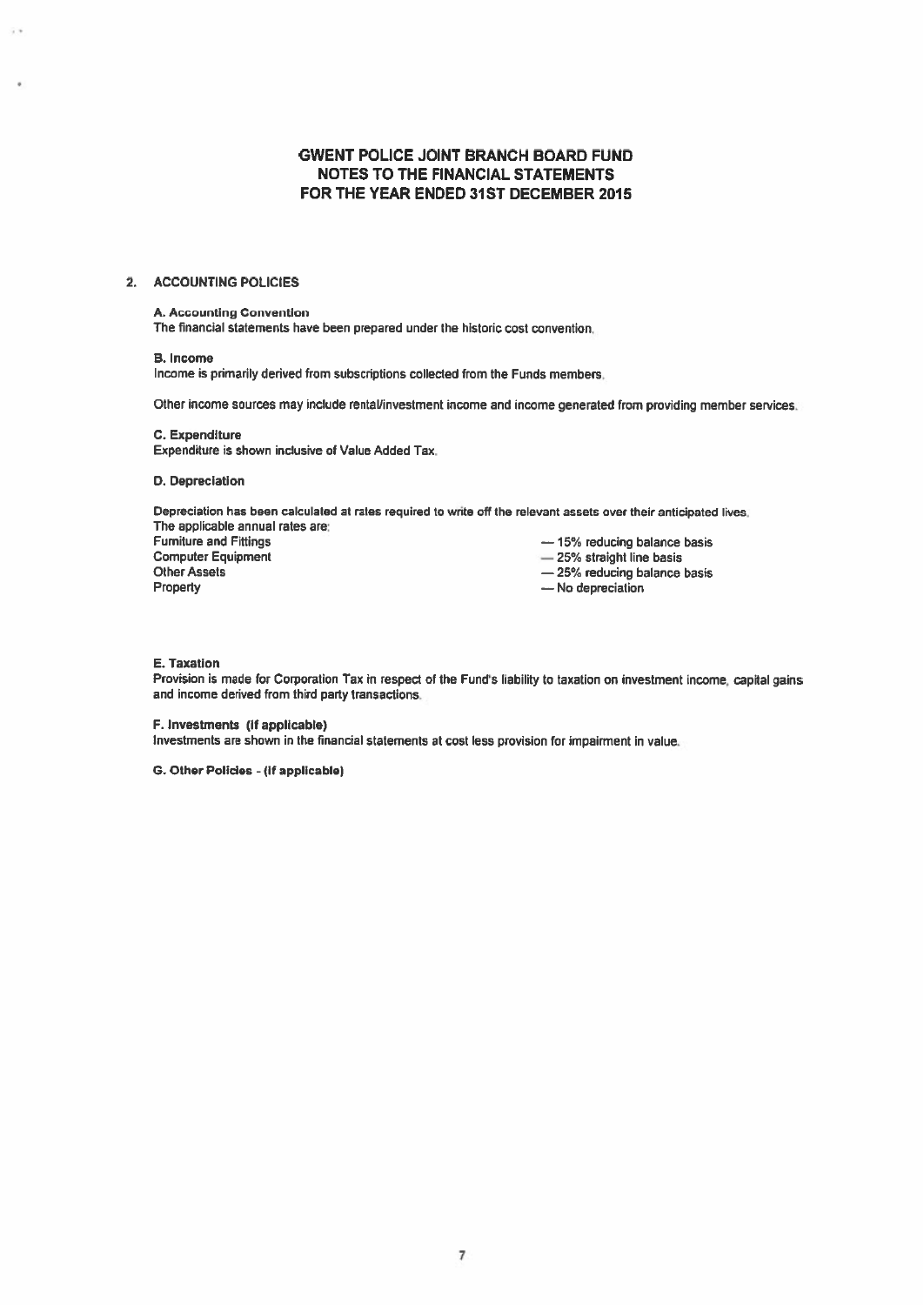# GWENT POLICE JOINT BRANCH BOARD FUND NOTES TO THE FINANCIAL STATEMENTS FOR THE YEAR ENDED 31ST DECEMBER 2015

### 3. STATEMENT OF MANAGEMENT COMMITTEE'S RESPONSIBILITIES

Regulation 18(2) of The Police Federation Regulations (as amended) requires the Committee, in relation to Federation funds held by it, to keep accounts showing all monies received or paid out and to cause the financial statements for each year to be audited by an independent auditor. In causing the financial statements to be prepared, the Committee is required to:

• Select suitable accounting policies and apply them consistently.

• Make judgements and estimates that are reasonable and prudent.

• Ensure that the financial statements are prepared on the going concern basis unless it is appropriate

to presume otherwise.

The Committee is responsible for keeping adequate accounting records and also is responsible for safe-guarding the assets of the Fund and hence for taking reasonable steps for the prevention and detection of fraud and other irregularities.

### 4a. CONTRIBUTIONS DUE TO/(FROM) CENTRAL COMMITTEES (TO 31ST MARCH 2015)

| <b>Constables</b> | 2015<br>14,177 | 2014<br>14,388 |
|-------------------|----------------|----------------|
| Sergeants         | 2,961          | 3,097          |
| Inspectors        | 906            | 937            |
|                   | 18,044         | 18,422<br>c    |

### 4b. CONTRIBUTIONS DUE TO/(FROM) JOINT CENTRAL COMMITTEE (FROM 1ST APRIL 2015)

| <b>Joint Central Committee</b> |  | 2015<br>(1,401) | 2014 | $\bullet$ |
|--------------------------------|--|-----------------|------|-----------|
|                                |  | (1, 401)        |      | $\bullet$ |

### CONTRIBUTING AND NON CONTRIBUTING MEMBERS AT 31ST DECEMBER 2015

|                               | No. of Contributing<br><b>Members</b> |       | No. of Non Contributing<br><b>Members</b> |      | Others* |      |
|-------------------------------|---------------------------------------|-------|-------------------------------------------|------|---------|------|
|                               | 2015                                  | 2014  | 2015                                      | 2014 | 2015    | 2014 |
| <b>Cadets</b>                 | $\blacksquare$                        |       |                                           | ۰    |         |      |
| <b>Constables</b>             | 890                                   | 964   | 20                                        | 25   | o       | 8    |
| Sergeants<br>Inspectors/Chief | 178                                   | 205   |                                           |      |         |      |
| Inspectors                    | 62                                    | 76    |                                           |      |         |      |
|                               | 1.130                                 | 1.245 | 22                                        | 29   |         |      |

• This column refers to those members who are non contributors by virtue of receiving no pay, being on unpaid maternity leave or serving officers on career breaks. (JBB Circular 53/96 refers)